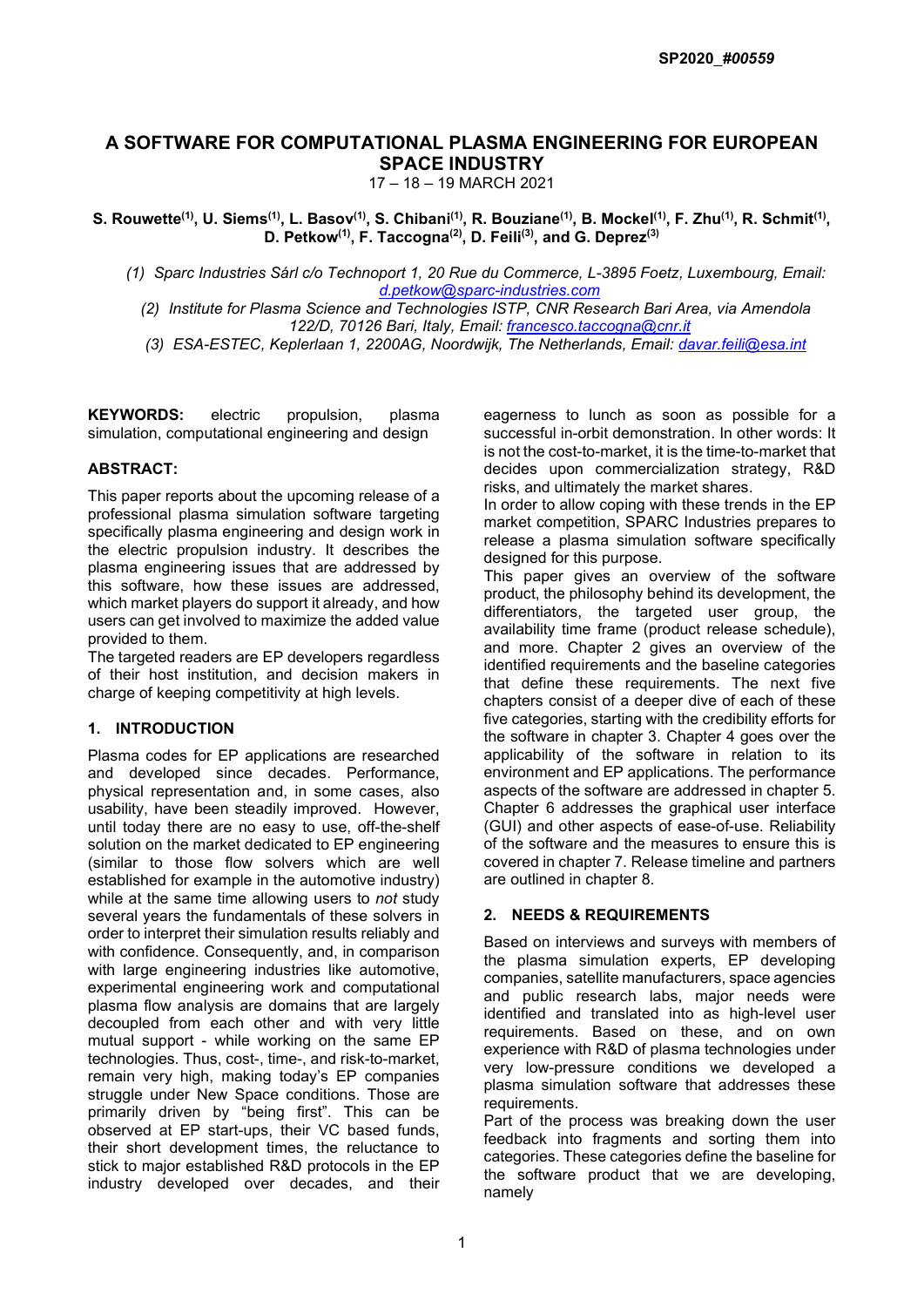- Credibility,
- Performance,
- Ease of use,
- Reliability, and
- Applicability.

Each of these five categories represent the five pillars which this software is based upon. Their interpretations are subject to debates due to differences across professions, communities, individuals, and levels of the value chain. Our definitions are as follows:

Credibility we define as a mixture of various test suits covering large parts of the code and automated support in result interpretation.

Performance is measured in simulation time but requires a direct link to the user's application and execution on hardware that is accepted by the user in order to become meaningful.

Ease of use we consider everything that removes obstacles which keep a potential user away from experiencing the software and exploring its capabilities to increase productivity and efficiency.

Reliability we achieve by using industrial s/w quality and development standards that minimize the cost per fixed bug and allows for high feature update frequencies.

Applicability we define as designing the software in such a way that it solves the user's engineering problem under their commercial constraints.

Each pillar contains (and benefits from) a multitude of elements. Describing all of them is far beyond the scope of this paper, but the following chapters give some inside into some of these elements.

# 3. CREDIBILITY

Credibility enhancing factors, especially in the EP community, are typically linked to the software's physical models and methods. We believe that the user needs to be put into the centre of the attention if credibility is supposed to become meaningful.

# 3.1. Integration Testing

Integration tests are used to assess the correct behaviour of one or more solvers as a whole as well as its integration in the complete architecture. In the community they are well known as "verification" and "validation" testing. The former tests the models that underline the targeted application. The latter is a reproduction of the targeted application based on experimental input and output data.

#### Verification

The set of verification tests is built so that the gap between low-level algorithmic tests, the unit tests, and full-fledged validation tests, is covered with a suitable level of confidence. Furthermore, it ensures that each software requirement is appropriately addressed, which also means that it will be extended when the requirements of the software are extended.

With final applications in mind, the verification effort

is split into categories where a ladder of simple to complex tests are scheduled such that the fulfilment of a complete set allows approaching validation test with confidence. The references used are mostly cases for which an analytic solution exists, but also comprise code-to-code comparison with reputable literature.

|                             | Verified/Planned | Relative |
|-----------------------------|------------------|----------|
| <b><i>Ion</i></b><br>optics | 21/22            | 95%      |
| <b>HET</b>                  | 7/29             | $2.4\%$  |
| <b>General</b>              | 4/6              | 67%      |
| Coupled                     | 5/7              | 71%      |
| <b>Total</b>                | 37/64            | 58%      |

| Table 1. Today's snapshot of verification test suits progress. |  |  |
|----------------------------------------------------------------|--|--|
|----------------------------------------------------------------|--|--|

It can be seen in Table 1 that the *current* verification test goal for ion optics is almost achieved at the time of writing. Some software parts required for simulating HETs are already implemented, others are still under implementation. Hence, the fraction of successfully performed verification tests are lower compared to the ion optics verification test suit. The category "General" represents verification tests of software parts that show commonalities between the two applications. The category "Coupled" represents more complex verification tests, testing the framework as a whole.

#### Validation

Validation tests assess whether the software is fit for purpose. Here, the purpose is the industrial use. In other terms, validation tests assess the fulfilment of high-level user requirements as they have been identified in user and customer interviews, and specified to obtain acceptance and qualification by ESA. Currently, major constituents are an ion optics test case based on data provided by ArianeGroup Lampoldshausen GmbH [1], and a HET test case with data provided by TU Dresden [2]. The successful validation will demonstrate the ability of the software to tackle state-of-the-art EP applications and thus contribute to generating added value. Furthermore, the validation tests are additionally linked to performance requirements to assess compliance with the market requirements.

# 3.2. Interpretability

Our concept of interpretability is a composition of two elements: generation of interpretable data, and enabling the user to interpret the data. Together, they represent a hierarchical system since the latter cannot succeed without the former.

To exemplify the generation of interpretable data, we use the evolution of a typical DSMC simulation, shown in Figure 1.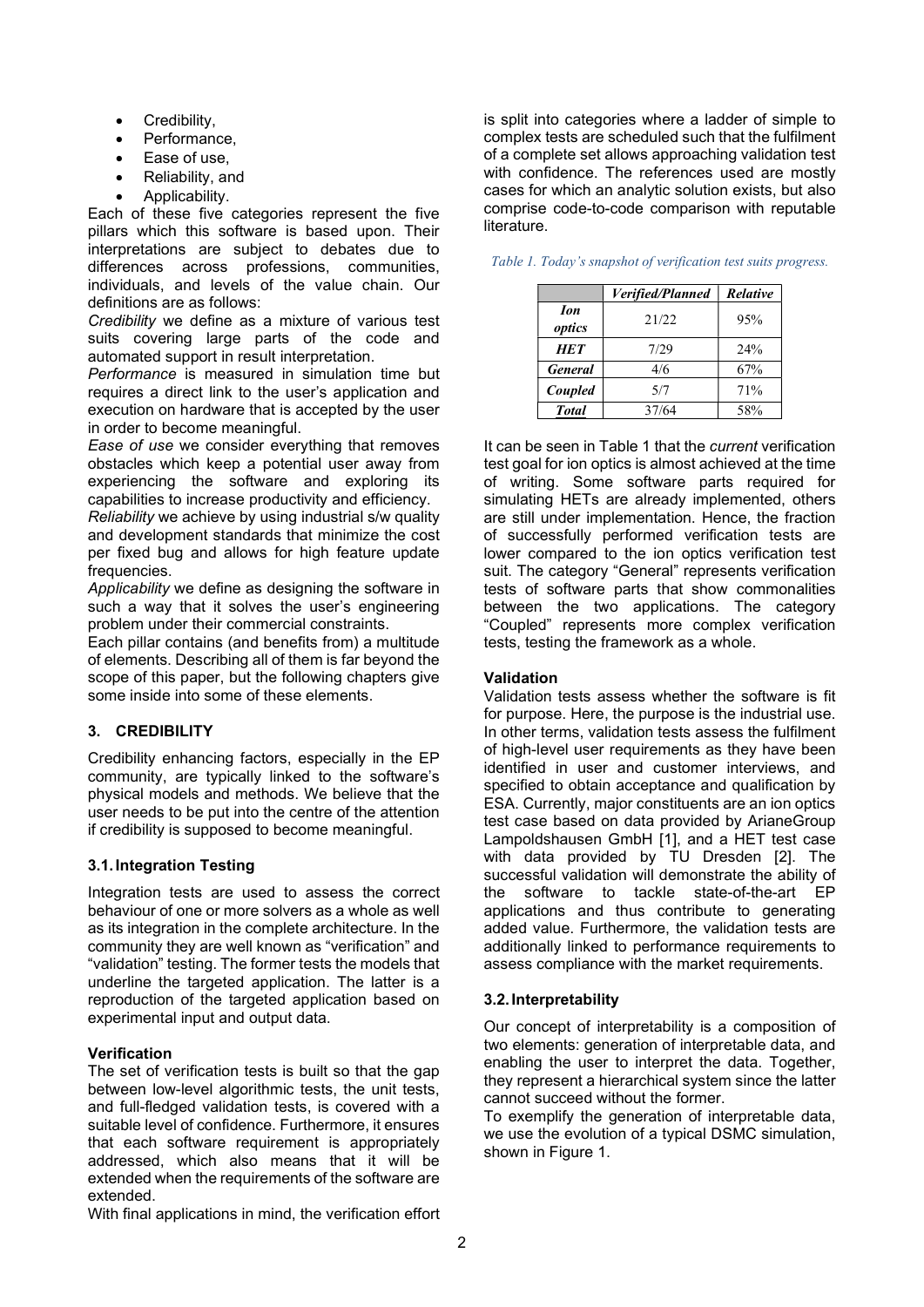

Figure 1. The two phases of a DSMC simulation of a steadystate problem.

In the first phase, the simulated flow evolves towards its steady-state which is considered the solution of the simulation. That phase is characterized by highly dynamic changes in local flow properties, requiring runtime adaptivity of space, and often of time. Sampling of macroscopic data is limited due to limited ensemble sizes.

Once steady-state is reached, sampling phase starts during which quantities of interest are sampled. Given the steady-state character of the flow, sampling over time increases the sample size thus allowing a much better signal to noise ratio.

Interpretability needs valid simulation data, and one can identify several pre-requisites of which we utilize two for the sake of exemplification:

- 1. Is steady-state reached? If the sampling phase starts too early, the sampled data gets compromised which contributes to simulation result invalidation. If the sampling phase starts too late, the user loses time at extra cost for something that does not bring any added value.
- 2. Is the correct steady-state reached? For arbitrary flow problems this question is not easy to answer. However, there are indicators that can be utilized, for example: If model assumptions are violated, then it contributes to simulation result invalidation. If the solution changes notably upon relocation of outflow boundaries, then the simulation data might not be entirely invalidated, but at least compromised.

When the simulation results show notable dependency on spatial or temporal resolution, one can consider these results to be compromised, and potentially in some cases invalid.

The user should not need to invest large amounts of time to understand how to distinguish between valid simulation results and their counterparts. The software should do this for the user. Even though it is hard to agree on metrics that allow tagging a result valid or invalid, one can use existing methods to assess the numerical "footprint" in the simulation results and translate it into user-understandable terms like the risk associated with the obtained simulation results.

This combination of transparency and translation represents the second element of interpretability where the user is enabled to interpret the simulation results, provided that the data is generated in line with the first element of interpretability. To ensure this, respective control algorithms and checks are implemented in VSTRAP. They are used to assess the risk in the simulation results based on the concept of interpretability. Note, interpretability is such a broad and deep topic that we only scratch at its surface. Given the importance of it, we will provide additional aspects of interpretability in the presentation.

#### 4. APPLICABILITY

This chapter exemplifies some elements that contribute to the applicability of the simulation software. These sections cover elements of software architecture, selected EP technologies and some of the implemented models and physics.

#### 4.1. Enabling thruster technologies

Different thruster technologies require different model sets, covering different physical phenomena.



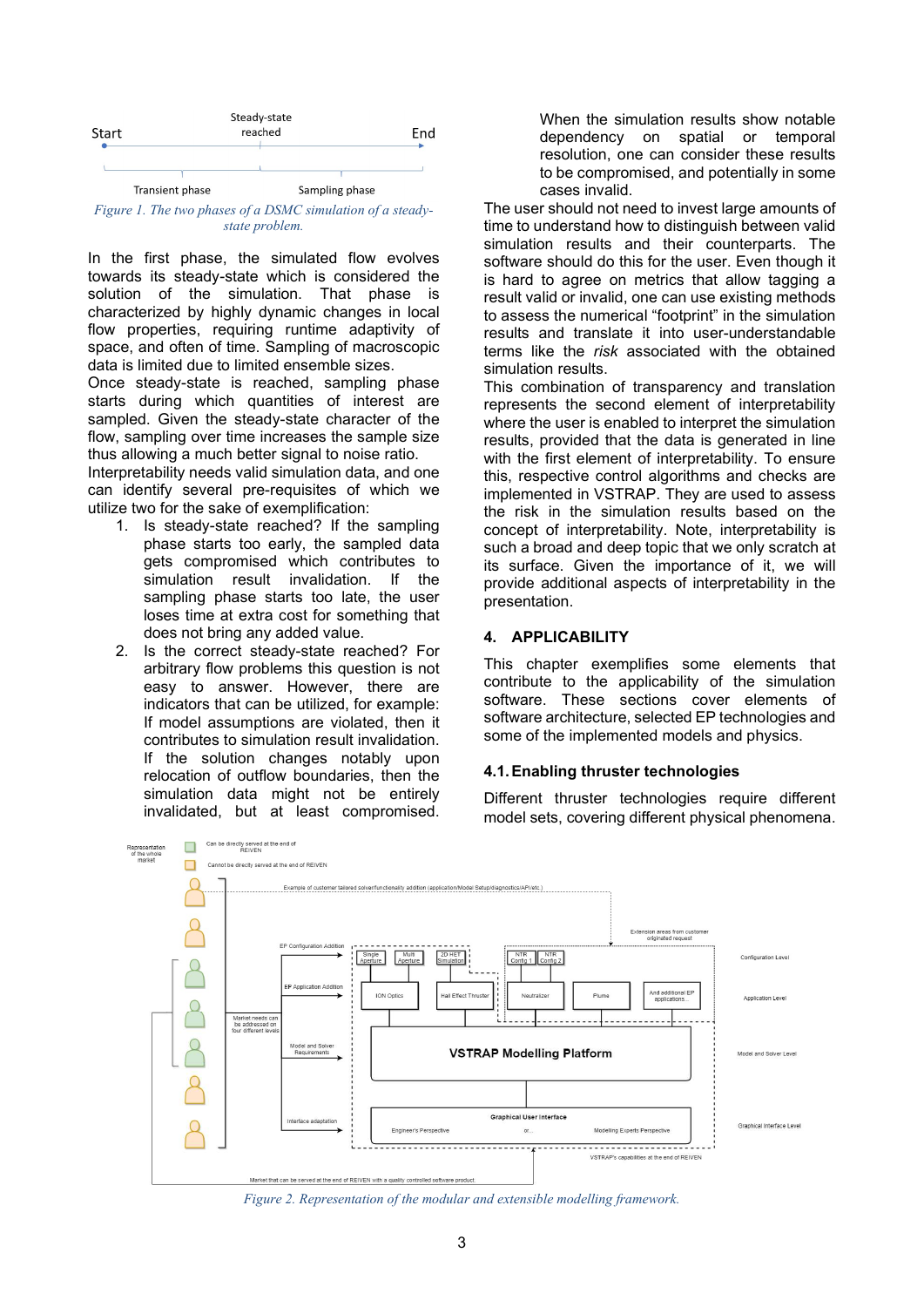

Figure 3. High-level representation of the software interfaces.

To be commercially attractive, aforementioned requirements need to be fulfilled. Today, available plasma codes have either a very general scope of applications (within the frame of the implemented models), or have been developed for a specific type of EP thrusters. Neither can match these requirements without drastic re-working and associated investment risks. To cope with that, the software architecture as foundation of the overall software needs to be designed to be fit for purpose. This is typically not addressed appropriately within the scientifically oriented funding frameworks.

VSTRAP allows subsequent extension of models and EP applications - based on customer requirements. That phasing is enabled by VSTRAP's modular design. The first two EP technologies being available upon release are Hall Effect Thrusters (HETs), and dual grid ion optics which are typically used Gridded Ion Thrusters (GITs/RITs) regardless of the discharge method.

Currently, HETs are simulated with rotational symmetricity in r, z space, while the ion optics are simulated in full 3D. Due to a modular design of the software on various levels, new modelling capabilities can easily be added, or dimensions. Thus, new/additional EP technologies' capabilities can be integrated very efficiently upon customer demand.

#### 4.2. Modularity

Consideration was put in the design of the software architecture behind VSTRAP. The software is set up in a modular fashion providing a strict separation between individual modules. With this separation it is possible to implement components in parallel to one another which highly reduces the development time of new solvers. Additionally, this architecture makes new implementations safe in the sense that each developer can focus on the assigned component without the fear of breaking another part of the software. This reduces communication and synchronization overhead during development further reducing the overall time to develop a new software component. As such, new models can easily be implemented to extend the range of applicability of the software and to access the possibility to simulate more EP technologies over the lifetime of the software.

#### 4.3. Workflow integration

The software has been designed with a clear separation between the GUI and the kernel. Since the GUI and the kernel have different requirements, the development of these components have different foci and need to be developed independently. As such, the GUI and kernel can also be executed independently from each other. As an example, the GUI can be executed on a regular workstation, while the kernel can be executed on a high-performance machine to make use of available computational power to allow timely delivery of the simulation results.

To link the simulation as configured by a user from the GUI to and its execution in the kernel, a system of XML files acts as the interface between the GUI and the kernel. These sets of files are generated by the GUI and are interpreted by the kernel to execute the simulation as configured. To interpret the results of an executed simulation, a set of CSV files are generated by the kernel during runtime, allowing data visualization and post-processing. Additional output formats can be added easily to allow smooth integration into the user's work environment.

Additionally, these output files act as the interface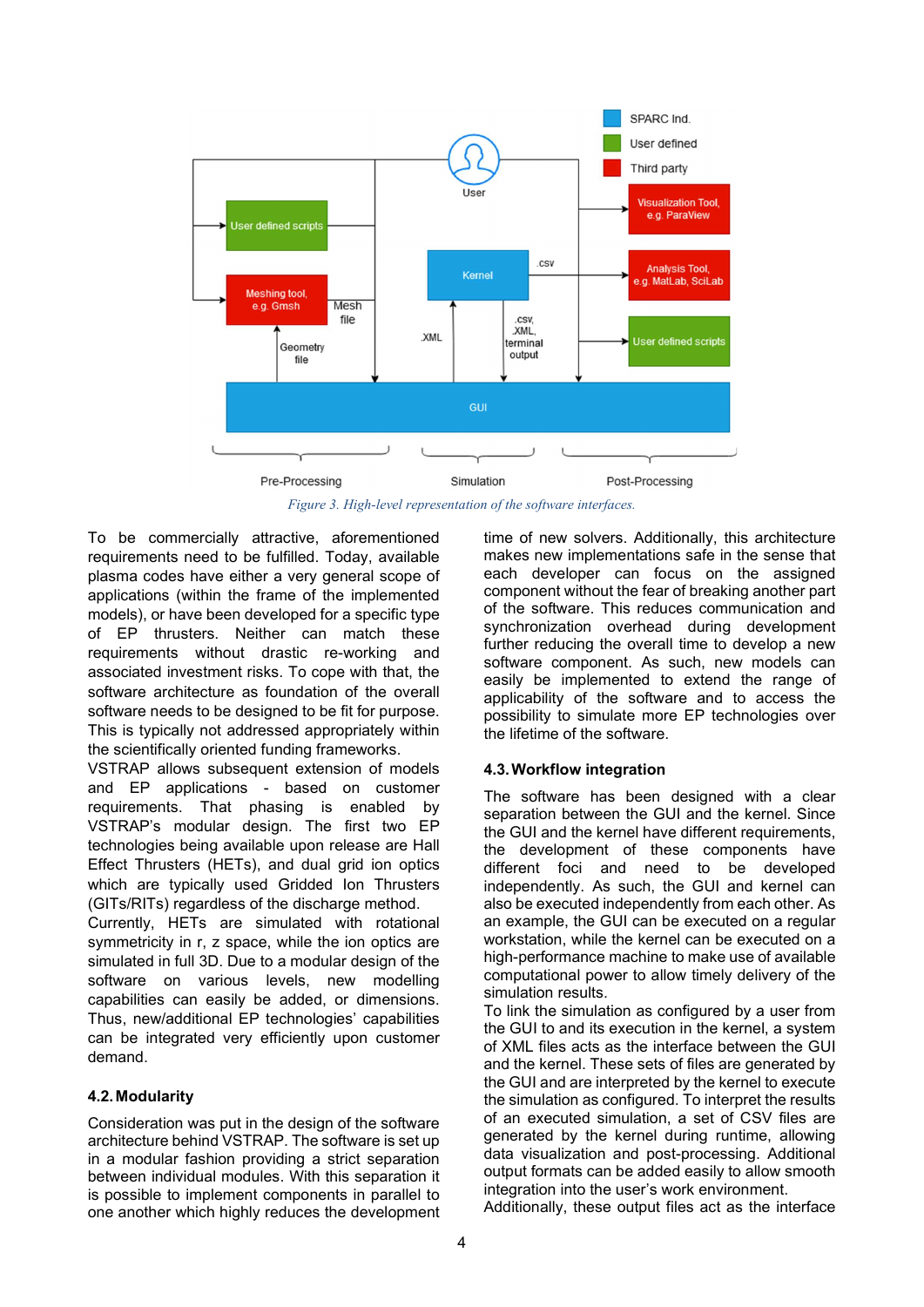between the kernel and the GUI for the simulation analysis. The GUI interprets and analyses the files to extract information about typical quantities of interests extracted from the simulation. The interface between the user and the software is detailed in Figure 3.

#### 4.4. Hall Effect Thrusters

One target application of VSTRAP is the simulation of axisymmetric thruster configurations such as Hall Effect Thrusters. The inherent axis-symmetry is exploited by using a 2D simulation domain representing the radial and axial directions and neglecting gradients in the azimuthal direction, thereby drastically reducing the computational effort. All particles are simulated kinetically. This allows modelling of secondary electron emission and anomalous electron transport, which both play a crucial role in the physics underlying the Hall effect thruster [3] [4]. In detail, the contribution of the near wall conductivity to the anomalous electron transport induced by SEE can be properly resolved in a kinetic simulation [4]. The different time scales on which the dynamics of the neutrals and charged particles take place, are addressed by a staggered approach, i.e., separate model execution of neutral and plasma phases in an alternating fashion. The model employs a particle-in-cell and Monte-Carlocollision (PIC-MCC) method in order to solve the Poisson and Boltzmann equation and obtain selfconsistent plasma dynamics. An external static magnetic field is used as induced ones can be neglected [5] [6].

Coulomb interactions between charged particles on length scales smaller than the cell size, i.e., the Debye length, are resolved using the Nanbu method [7] [8]. The MCC method is also used to perform the interactions between charged particles and neutrals and to simulate the anomalous electron transport in the cross B-field direction. For the latter, a Bohmlike elastic scattering model is used [3]. Secondary Electron Emission (SEE) due to charge impact is implemented via a state-of-the-art model [9]. SEE is considered as an important interaction, contributing to anomalous electron transport and with an impact on the produced thrust [4].

Spatially resolved charge currents and erosion rates on solid walls exposed to the plasma are examples for possible diagnostics, which are computed by the software.

The neutralizer sustaining the plasma is not simulated directly. Instead, an electron current at low thermal energy is injected into the near-field plume region. That current is determined by a current balance [5].

Due to its high level of flexibility, with VSTRAP a tool is offered to easily perform variations in thruster configurations to optimize the thruster performance. Meaningful quantities, such as the erosion yield, important for lifetime assessment, or the produced thrust, are computed and outputted during the simulation.

Generally, features are in place that allow the user to easily make modifications to the simulation parameters and geometrical aspects to individual requirements.

### 4.5. Dual Grid Ion Optics

Ion optics are subject to constant erosion which defines the lifetime, dictated by the maximum allowed performance drop during operation. VSTRAP is designed as tool for performance optimization of which the wall erosion and respective lifetime are one of several metrics.



Figure 4. Ion optics single beamlet simulation at 499.5 ns showing ion extraction and acceleration. CEX processes ignored for visualization purposes.

In case of gridded ion optics, 3D plasma simulations are crucial to correctly resolve geometrical influences. VSTRAP allows simulating a single beamlet in an infinite pattern for hexagonal and rectangular grid patterns. We also provide the possibility to simulate a wedge-shaped sector of the full thruster utilizing 90°, 60° or 30° rotational symmetries. This is especially valuable for small ion optics configuration where the complex geometry plays a major role, like in the micro ion thruster [1] [10] [11], also used for one of our validations. To resolve the relevant physics, we implemented a combination of the Fast Multipole Method (FMM) and the Boundary Element Method (BEM) to solve the Poisson equation in a gridles manner. While the fully kinetic simulation is always available, the simulation can be accelerated by a hybrid method utilizing the Boltzmann relation for the electrons and kinetic representation only for the ions. The example in Figure 4 shows a dual grid configuration with screening and acceleration grids. Grid potentials, grid materials, propellant, and the ion inflow condition from the ionization stage are the main input parameters to be specified by the user. The grid spacing, the hole diameters and grid lengths are subject to parameter variations for design improvements, evaluated against user defined metrics like grid currents and erosion rates, to name a few.

#### 5. PERFORMANCE

Generally, kinetic plasma simulations are computationally intensive and require a long time to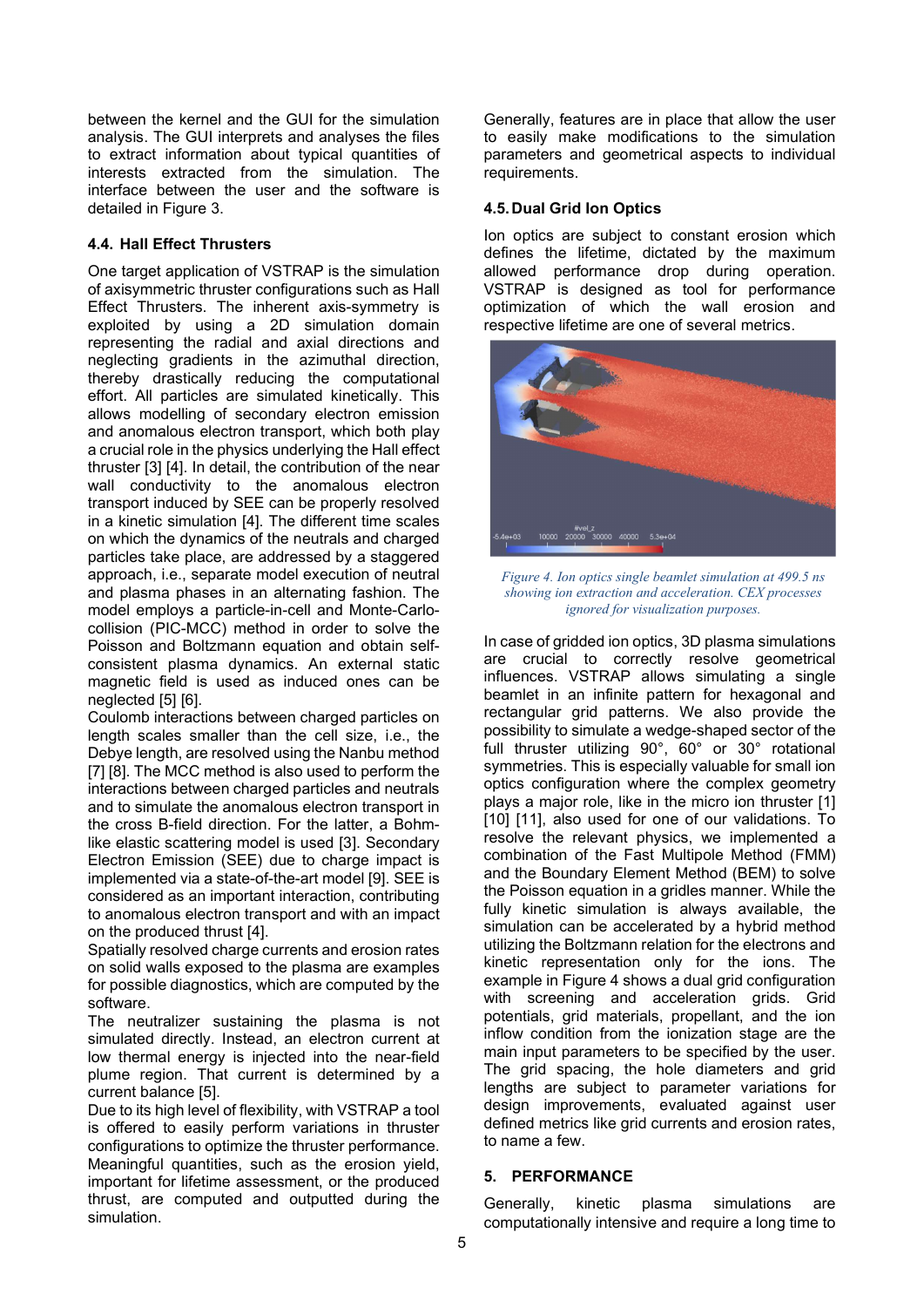run, which conflicts with the user defined timeline requirements. To comply with them, reduction of simulation time to attractive time scales has a high priority. Methods include, among others, CPU parallelization, GPU acceleration, and algorithm optimization and different abstraction levels. In this chapter we will outline some of them.

#### 5.1. GPU Acceleration

In High performance systems, Graphical Processor Units (GPUs) are used as accelerators thanks to their ability to accelerate computing using a large number of computational cores. Following this philosophy, VSTRAP is now including parts (solvers and utility code) of the software are ported to GPU using Compute Unified Device Architecture (CUDA) [12], developed by NVIDIA [13]. Using CUDA, the required simulation data is transferred to the GPU from the CPU and a large number of CUDA threads are launched simultaneously for parallel execution. Once all threads have finished, the computational results are transferred to the CPU. The cost of communication between CPU and GPU in the process of porting to GPU is a necessary and essential factor. We analyse and control the overhead that could limit the performance gain, effectively reducing the cost of data transfer between host and device as much as possible. Furthermore, we perform continuous performance evaluation of the kernel within a regular interval to prevent negative performance changes after feature updates. These tests are among our verification and validations tests for which the performance constraints must be satisfied.

#### 5.2. Performance Customization

It is possible to choose between a full CPU execution and a hybrid execution, involving both CPU and GPU. The latter supports full exploitation of available features, specifically targeting multiparameter design variations for the sake of matching user-specified performance metrics. Currently, the implementation is tested on a single NVIDIA TESLA V100 GPU [14]. Pre-production runs have demonstrated significant speedup in comparison to full CPU executions. The released product will allow utilizing multi-GPU configurations of the latest GPU generation (A100).

As the total simulation time is steadily reduced, it allows the user to not just reduce the time for a complete EP design variation. The targeted time frames are competitive in the sense that it allows to replace multiple design variations tested by experiment by simulations, thereby omitting various risks, e.g., associated with the supply chain (component prices, availabilities, delivery time) and personnel availability (for assembling the next EP design variant, testing it, analysing it, and generating the next design variant).

#### 6. EASE OF USE

Ease-of-use is maximized by several elements and features. Some of these are outlined in this chapter.

#### 6.1. Graphical User Interface

Dealing with a command line software does not provide the best user experience. The software input data is not really human readable and has a complex format. The user can easily make mistakes when working with such complex inputs. A gateway between the user and the simulation kernel to manage the interactions between them is highly efficient and generally desired.

The graphical user interface (GUI) of our simulation software is the interactive component between the user and the kernel. The user can only interact with the GUI and the GUI translates the user defined configuration into a format readable by the kernel.

The GUI allows setting up different kinds of simulations. Today, one can select between 2D plasma, 3D plasma, and 3D gas. Several features that are not known yet in the EP community make identification of valid and optimized thruster designs very convenient and efficient.

The GUI facilitates the use of the software kernel by providing the user all the visual controls to configure a simulation and pass it easily to the kernel. It provides a clean display of the different configuration sections inside a constructive model builder. The user can go through it and start setting up the simulation: defining the geometry, meshing it, defining the boundaries and their conditions for fields and particles, configure the species, the chemistry, the diagnostics, the simulation controls, and so on.

In the simulation setup, the GUI provides different kinds of automated processes to make the setup easier, for example by automated parameter variations, automated mesh generation, and automated job scheduling.

Another great feature of the GUI is the modern 3D visualization of the surface and volume meshes. Here we follow concepts known from other industries in order to allow the user to familiarize with the visualization controls much faster.

After finishing the simulation setup, the user executes the specified simulation job(s) via the GUI.



Figure 5. GUI exemplifying electrostatic boundary definition (dark-blue theme).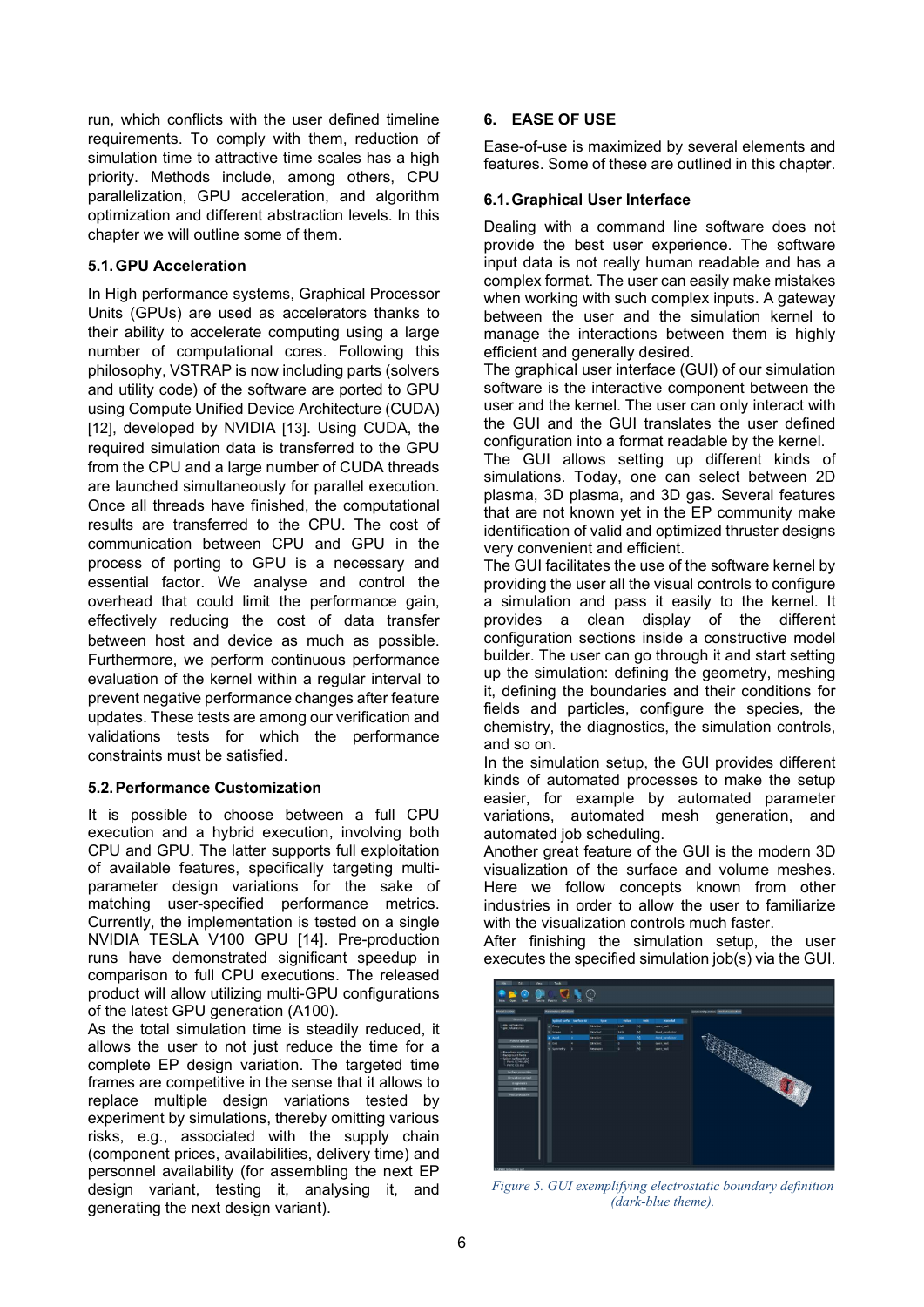

Figure 6. Representation of the GUI at the start of a simulation execution (light-coloured theme).

During the simulation, the GUI displays runtime diagnostics of various standard and user-defined outputs.

To match individual user preferences, the GUI comes with several themes, see Figure 5 and Figure 6.

#### 6.2. Failsafe Operation

While setting up the simulation, the GUI supports the user in different ways, for example by checking the consistency and the correlation between the user input parameters and informing the user.

#### 6.3. Low barrier to entry

During the different phases, from setting up the simulation to analyzing the output results, the GUI assists the user and explains the different parameters.

In general, the GUI is user friendly, it ensures an easy navigation between the different sections and it provides a kind of clarity that allow its users to rapidly begin engaging and interacting with it in a meaningful way.

#### 6.4. Flexible simulation setup

The GUI ensures a flexible simulation setup where the user can configure the sections as preferred while dependencies between the sections and choices made therein are respected.

Right after starting a simulation, the user may want to update some parameters. In that case it is not required to re-setup the simulation from scratch as the GUI provides dedicated data records. Thus, the user can stop a simulation and update parameters and re-run the simulation while keeping the other configurations intact.

#### 7. RELIABILITY

Similar to the other development pillars, multiple elements contribute to the reliability of VSTRAP.

#### 7.1. Automated Testing

One of the major challenges in software development is the release of updates. Releases can unintentionally break parts of the code not touched by the update or turn functionalities not retro compatible. To combat this problem automated executions of the unit and regression tests are routinely performed.

This process is controlled by the continuous integration (CI) environment and procedures regarding the branching system associated with the used version control system. This allows for a testing framework which executes a test suit consisting of unit and regression tests when code is pulled through the development branches.

### 7.2. Testing

This section describes two of the testing efforts being conducted both to optimize the efficiency of the development and to meet industrial standards of quality assurance. The effort is lead on two fronts:

- Unit testing of individual, separable parts of the code (typically individual functions).
- Regression testing of physical functionalities of the code making sure that changes to the code do not alter the simulation results compared to previous simulations.

#### Unit tests

Unit tests are series of tests operating at algorithm level with little to no interactions with other parts of the software. These allow the developers to first isolate a section of the code and to assess its conformity in both functionality as well as input parameter ranges. All modifications of the code trigger a unit test event in our CI environment to ensure that the low-level integrity of the software is unaffected. Although common practice in industrial s/w development, it is very uncommon in the academic world of plasma solver development. During the development phase, unit code coverage ranges from 80-99% of lines of code.

#### Regression tests

Regression tests are carried out on a scheduled basis (time triggered) and whenever a substantial modification is applied to the reference version of the code (event triggered). Those tests mostly comprise integration tests and verification tests tailored for automation. The execution is triggered by the CI environment which then reports on any potentially occurring, metricated simulation result changes.

At the time of writing, the regression testing procedure includes 18 complex regression tests selected to maximize the functionality coverage.

#### 7.3. Code quality

The software is developed based on test driven development principles. All new features are defined by a set of test cases which run automatically with every push to the version control system server. This creates a consistent test environment that makes sure that all additions to the code are tested. Additionally, such a test suit allows for safe changes of the code in the future as the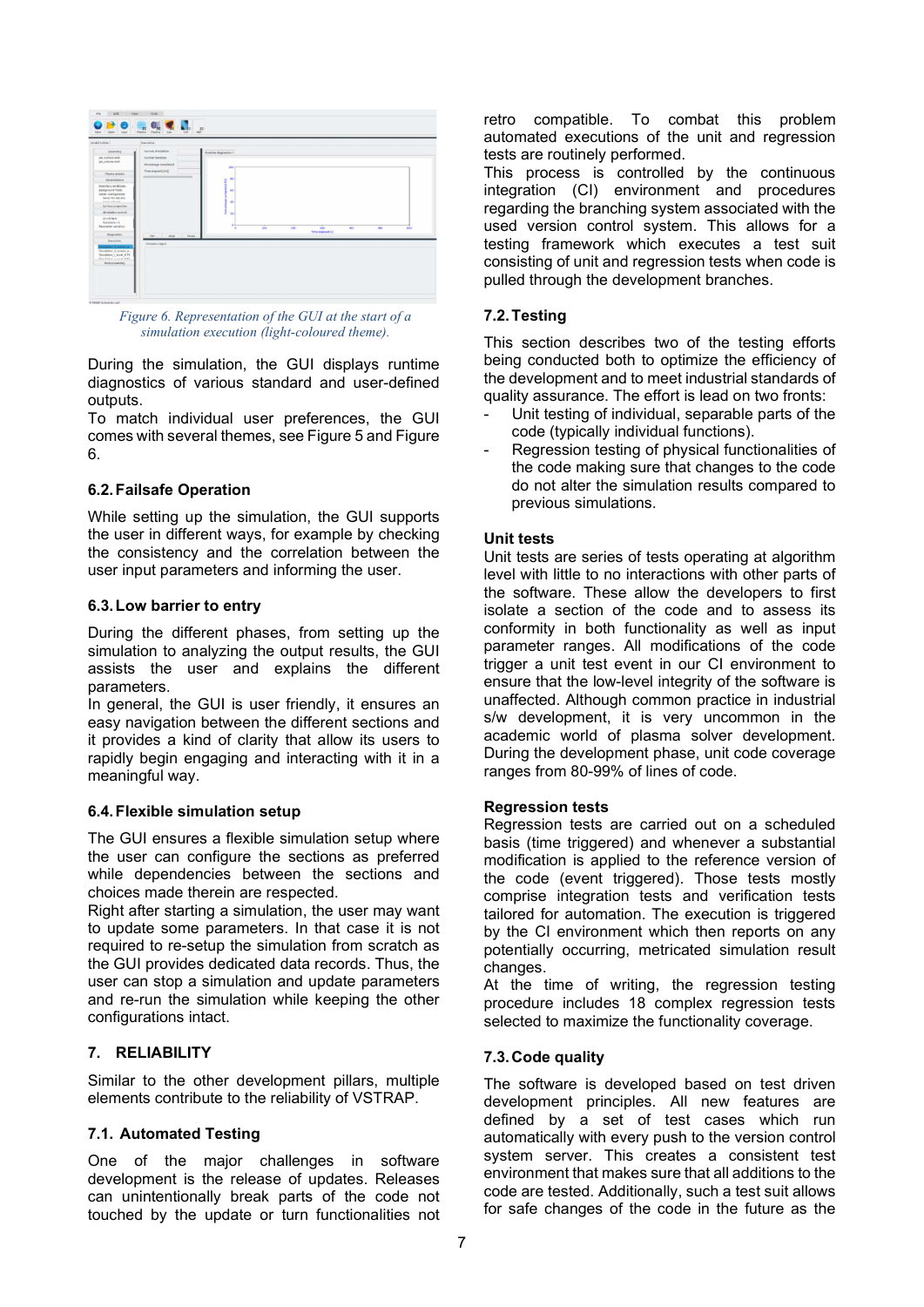developer can be sure that their changes do not break the code when the test environment passes. Additionally, committing code to the CI environment triggers a code review process, where a peer developer reviews the changes for mistakes that might have slipped through testing, compliance to QA guidelines, and overall readability and understandability of the code. This improves the quality of the code by strengthening the confidence of the code, by keeping a high level of maintainability, and by being well maintained.

#### 7.4. Continuous Deployment & Support

The outlined framework of code development and testing methods allows performing continuous deployment, delivering frequent updates. As the code is continuously extended in a commercial environment towards additional features to cover a growing number of different EP applications and features, customer support is in place by a standing team of developers, testers, and inhouse users.

### 8. SUMMARY

SPARC Industries develops professional plasma simulation software for the European space industry. Targeted users and customers are EP developers but also satellite manufacturers which are in need of additional exhaust data that allows to reduce their uncertainty-driven design margins for satellite contamination and charging analyses. The reduction of cost-, time-, and risk-to-market for novel EP developments, as well as the enhanced data sets EP developers can offer to their customers will increase their competitivity as well as their resilience against the rapidly changing conditions of the New Space market.

Given the challenge, but also the opportunity to massively speed up the innovation cycles of EP technologies, great support is provided already today by EP companies, space agencies, universities, and plasma simulation experts.

To harvest the added value brought to the market at each level of the value chain, the software is designed to be credible, applicable, fast, reliable, and, last but not least, easy to learn and use. There are different ways to implement these characteristics. Given the strong experience in the plasma simulation community across the world in the field of electric propulsion, and the experience in the industrial s/w development communities, we see the solution in combining the best of both worlds and write plasma simulation software that does what it is supposed to do, but at industrial standards. A development team composed of physicists, mathematicians, space propulsion engineers, software developers, and computer scientists is preparing to release a beta version in the next months. The beta testing period is until the summer of 2022 when the full software will be released with features that can be nutshell-ed as follows: plasma flow solver for kinetic and hybrid flow problems;

covers electrostatics and magnetostatics; noble gas chemistry; various plasma-wall interactions like erosion, secondary electron emission, and surface charging; GPU accelerated; user-friendly GUI, data base, and documentation; initially targeting HETs and ion optics; made for easy extension towards more EP applications. Equipped with features allowing to focus on business-driven simulation objectives.

### Acknowledgements

This work is supported by the European Space Agency via the LuxIMPULSE programme of the Luxembourg Space Agency, Prof. Francesco Taccogna, the ArianeGroup Lampoldshausen GmbH, and TU Dresden.

### 9. REFERENCES

- [1] T. Binder, M. Pfeiffer and S. Fasoulas, "Validation" of grid current simulations using the particle-incell method for a miniaturized ion thruster," in AIP Conference Proceedings 2132, 2019.
- [2] N. Gondol, C. Drobny, Neunzig and M. Tajmar, "Development and Characterization of a Miniature Hall-Effect Thruster using Permanent Magnets," in 36th International Electric Propulsion Conference (IEPC), 2019.
- [3] I. D. Kaganovic, A. Smolyakov, Y. Raitses, E. Ahedo, I. Mikellides, B. Jorns, F. Taccogna, R. Gueroult, S. Tsikata, A. Bourdon, J. Boeuf, M. Keidar, A. T. Poweis, M. Merino, M. Cappeli, K. Hara, J. Carlsson, N. J. Fisch, P. Chabert, I. Schweigert, T. Lafleur, K. Matyash, A. V. Khrabrov, R. W. Boswell and A. Fruchtman, "Physics of E×B discharges relevant to plasma propulsion and similar technologies," Physics of Plasmas, vol. 27, no. 12, p. 120601, 2020.
- [4] E. Bultinck, S. Mahieu, D. Depla and A. Bogaerts, "The origin of Bohm diffusion, investigated by a comparison of different modelling methods," Journal of Physics D: Applied Physics, vol. 43, no. 29, p. 292001, Jul 2010.
- [5] F. Taccogna, S. Longo, M. Capitelli and R. Schneider, "Stationary plasma thruster simulation," Computer Physics Communications, vol. 164, no. 1, pp. 160-170, 2004.
- [6] F. Taccogna and L. Garrigues, "Latest progress in Hall thrusters plasma modelling," Reviews of Modern Plasma Physics, vol. 3, no. 1, 2019.
- [7] K. Nanbu, "Theory of cumulative small-angle collisions in plasmas," *Phys. Rev.*, vol. E, no.  $55$ , p. 4642–52, 1997.
- [8] A. V. Bobylev and K. Nanbu, "Theory of collision algorithms for gases and plasmas based on the Boltzmann equation and the Landau-Fokker-Plack equation," Phys Rev E, vol. 61, p. 4576–86, 2000.
- [9] M. A. Furman and M. T. F. Pivi, "Probabilistic model for the simulation of secondary electron